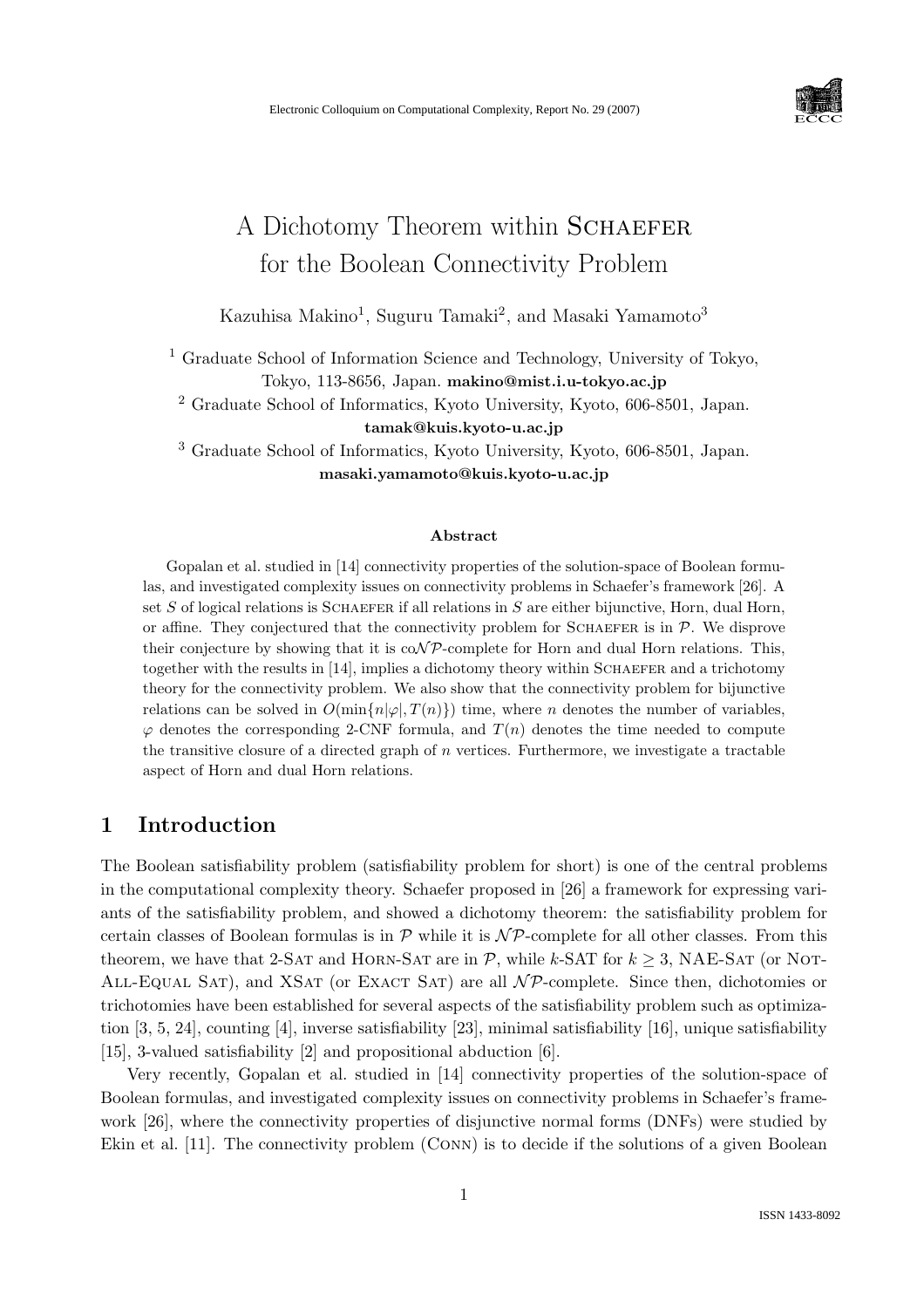| Relations    | SAT(S)                           | Conv(S)                                       | $ST\text{-CONN}(S)$     |
|--------------|----------------------------------|-----------------------------------------------|-------------------------|
| bijunctive   |                                  | $\mathcal{P}[*]$ (implied by [14])            |                         |
| affine       | $\left[ 26\right]$<br>${\cal P}$ |                                               |                         |
| Horn         |                                  | $\mathrm{co}\mathcal{NP}\text{-complete }[*]$ | $\mathcal{P}$ [14]      |
| dual Horn    |                                  |                                               |                         |
| tight and    |                                  | $\mathrm{co}\mathcal{NP}$ -complete [14]      |                         |
| non-SCHAEFER | $\mathcal{NP}$ -complete [26]    |                                               |                         |
| non-tight    |                                  | $\mathcal{PSPACE}\text{-complete}$ [14]       | $PSPACE$ -complete [14] |

Figure 1: Complexity of the connectivity and st-connectivity problems

formula  $\varphi$  on *n* variables induce a connected subgraph of the *n*-dimensional hypercube, while the st-connectivity problem (ST-CONN) is to decide if two specific solutions s and t of  $\varphi$  are connected. As mentioned in [14], connectivity properties of Boolean satisfiability merit study in their own right, since they shed light on the structure of the solution-space, and moreover, structural studies on the solution-space are important to analyze the satisfiability problem and algorithms for it. They [14] established a dichotomy for the st-connectivity problem: It is polynomially solvable if given Boolean relations are *tight*, while it is  $\mathcal{PSPACE}$ -complete in all other cases. This reveals that the tractable side is larger than the one for the satisfiability problem. Namely, the tight class properly contains SCHAEFER that consists of the classes of bijunctive, Horn, dual Horn, and affine relations. For the connectivity problem, they established a dichotomy with the same boundary: One side is in  $co\mathcal{NP}$  and the other side is  $\mathcal{PSPACE}$ -complete. Furthermore, they showed that the connectivity problem for the class of non-SCHAEFER and tight is  $\text{coNP-complete.}$  However, they did not give us a complete picture of the complexity status of the connectivity, and conjectured that the connectivity problem for SCHAEFER is in  $\mathcal{P}^1$ .

In this paper, we disprove their conjecture by showing that it is  $\text{coN}P\text{-complete}$  for Horn and dual Horn relations. This, together with the results in [14], implies a dichotomy theory within SCHAEFER and a trichotomy theory for the connectivity problem. We also show that the connectivity problem for bijunctive relations can be solved in  $O(\min\{n|\varphi|,T(n)\})$  time, where n denotes the number of variables,  $\varphi$  denotes the corresponding 2-CNF formula, and  $T(n)$  denotes the time needed to compute the transitive closure of a directed graph of n vertices<sup>2</sup>. It is known [27] that  $T(n) = \tilde{O}(n^{\omega})$ , where  $\omega \leq 2.376$  and we write  $f = \tilde{O}(g)$  if  $f = O(g \log^k g)$  for some constant k. We also give the proof of the polynomially solvability for affine relations to have a self-contained paper within SCHAEFER.

Figure 1 summarizes complexity of the satisfiability, connectivity and st-connectivity problems, where our results are marked by ∗.

We also investigate a tractable aspect of the intractable side (i.e., Horn and dual Horn re-

<sup>1</sup>Actually, they mentioned (without proofs) that the connectivity problem can be solved in polynomial time for bijunctive and affine relations. Thus, what remains is to show the exact complexity of the connectivity problem for Horn and dual Horn relations.

<sup>&</sup>lt;sup>2</sup>We again note that the polynomiality is only mentioned in [14].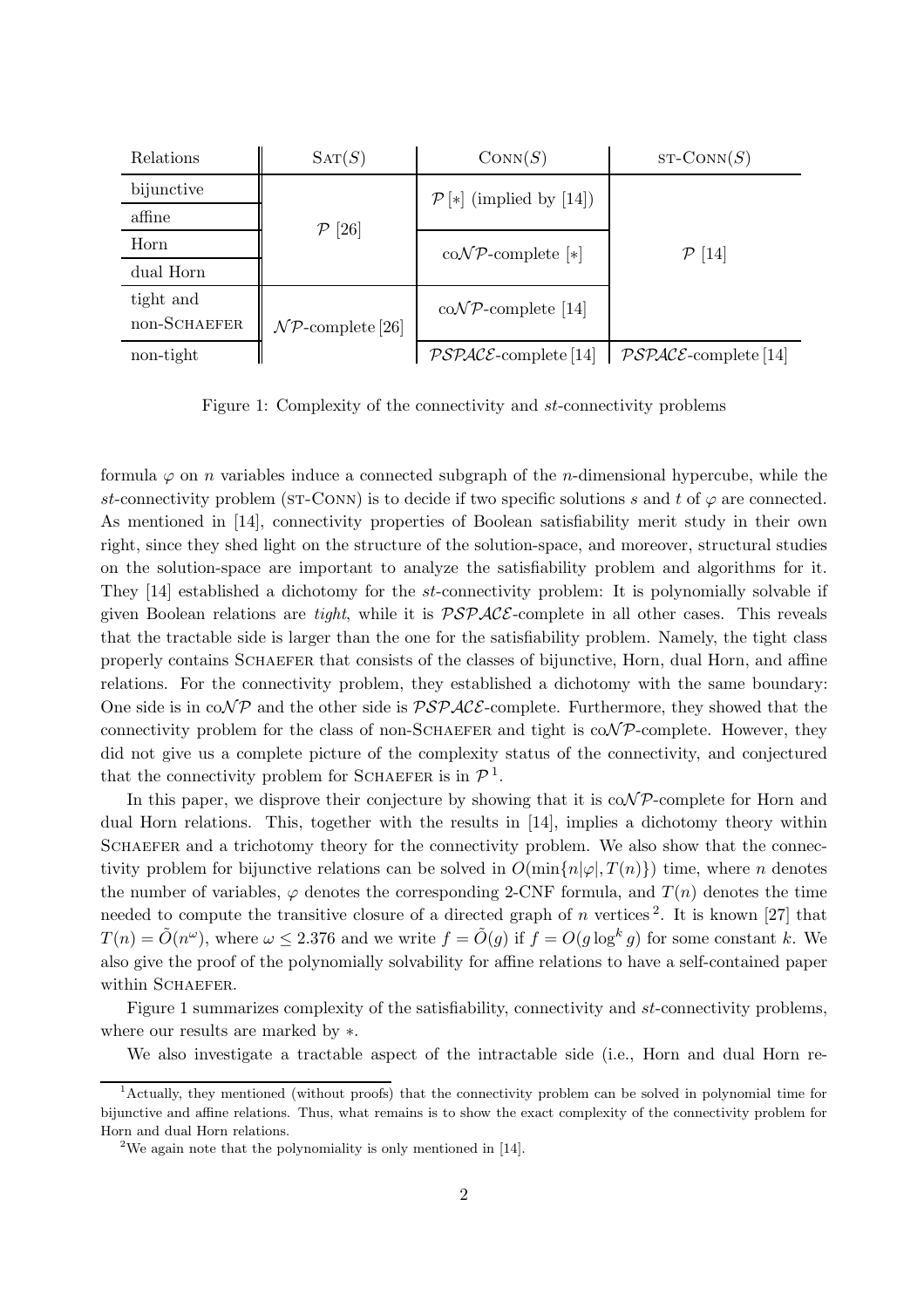lations). We consider the semantic (i.e., model-based) representation of Horn relations, instead of the traditional syntactic (i.e., formula-based) one. The model-based representation has been proposed as an alternative form of representing and accessing a logical knowledge base, e.g., [7, 8, 9, 17, 18, 19, 21, 22]. In contrast to the formula-based representation, if we have the modelbased representation, that is, if we are given the characteristic set of Horn relations, the connectivity problem is solvable in polynomial time. This strengthens the result in [11] that the connectivity problem for DNF formulas can be solved in polynomial time, since model-based representation M is more compact than DNF representation. More precisely, for any DNF formula  $\psi$ , we have  $|M| \leq n |\psi|$ , where  $|M| \ll |\psi|$  is expected in most cases.

The rest of the paper is organized as follows. In the next section, we review the basic Boolean concepts and fix notations. Section 3 shows a dichotomy theorem within SCHAEFER for the connectivity problem, and Section 4 considers the connectivity problem for model-based representation of Horn relations.

### 2 Preliminaries

We review the basic concepts of the classification of Boolean constraint satisfaction problems, which were introduced by Schaefer [26]. A *logical relation R* over  $k$  Boolean variables, which is called a k-arity relation, is a mapping from  $\{0,1\}^k$  to  $\{0,1\}$ . We say that a k-arity relation R is satisfied by an assignment  $t \in \{0,1\}^k$  if and only if  $R(t) = 1$ . Let S be a (finite) set of relations, and X be a set of Boolean variables. An S-constraint over X is defined as the form of  $R(y_1, \dots, y_k)$  for some k-arity relation  $R \in S$  and some  $\{y_1, \dots, y_k\} \subseteq X$ . We say that a collection  $\varphi$  of S-constraints over *n* variables is *satisfied* by an assignment  $t \in \{0,1\}^n$ , denoted by  $\varphi(t) = 1$ , if every S-constraint of  $\varphi$  is satisfied by t. We call such an assignment t a satisfying assignment or a solution for  $\varphi$ . In this framework, the satisfiability problem  $SAT(S)$  is to decide if there exists a solution for a given collection  $\varphi$  of S-constraints. In this framework, several problems have been investigated. In this paper, we consider the connectivity problem, denoted by  $\text{Conv}(S)$ , which was introduced by [14].

Let  $H_n$  be the *n*-dimensional hypercube. Given a collection  $\varphi$  of S-constraints over *n* variables, we denote by  $G(\varphi) = (V_{\varphi}, E_{\varphi})$  the subgraph of  $H_n$  induced by the solutions of  $\varphi$ , that is,  $V_{\varphi} =$  $\{t \in \{0,1\}^n : \varphi(t) = 1\}$ , and  $(t, t') \in E_{\varphi}$  for  $t, t' \in V$  if and only if the Hamming distance  $d(t, t')$ between t and t' is one. The connectivity problem  $\text{Conv}(S)$  is to decide if  $G(\varphi)$  is connected for a given collection  $\varphi$  of S-constraints. In this paper, we assume that readers are familiar with the standard notions and notations of graph theory such as path, cycle and connected component.

Let X be a set of Boolean variables. A *literal* is a variable  $x \in X$  or its negation  $\overline{x}$ , which are respectively called *positive* and *negative*. A *clause* is a disjunction of literals, whose *length* is defined as the number of literals in it. A clause is called *unit* if its length is one. A formula is called *conjunctive normal form*  $(CNF)$  if it is a conjunction of clauses. A CNF formula is called 2-CNF if each clause is of length at most two, and *Horn* (resp., *dual Horn*) if each clause has at most one positive (resp., negative) literal. Given a formula  $\varphi$  over X, a set of  $\{y_1, \dots, y_k\} \subseteq X$ , and  $a_1, \dots, a_k \in \{0, 1\}$ , we denote by  $\varphi|_{y_1 = a_1, \dots, y_k = a_k}$  the formula obtained from  $\varphi$  by assigning  $y_i$ to  $a_i$  for  $i = 1, \cdots, k$ .

In this paper, we are interested in the connectivity problem  $Conv(S)$  with respect to the following four types of relations.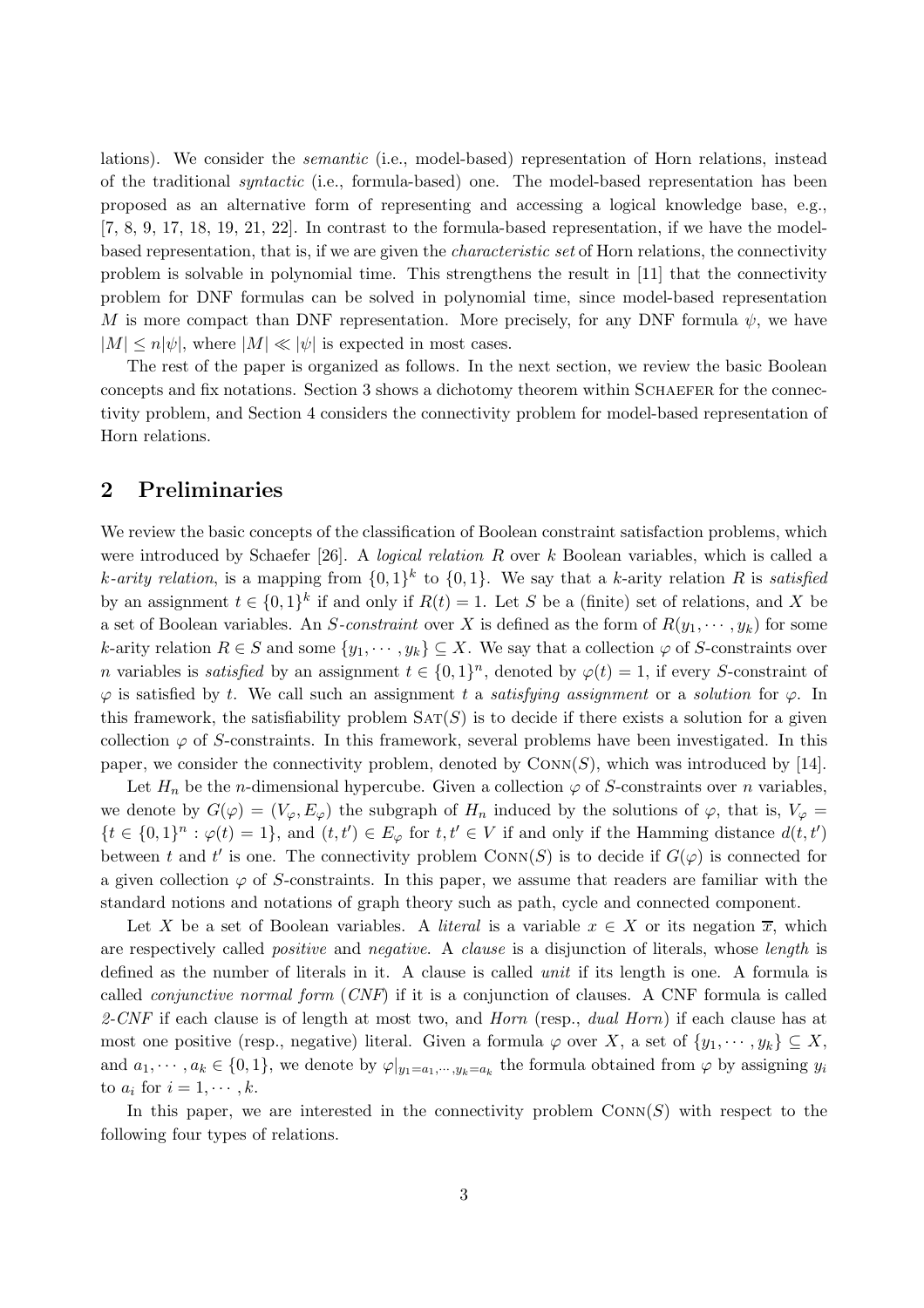**Definition 1** Let R be a relation. We say that R is (1) bijunctive if it is expressible as a 2-CNF formula, (2) Horn if it is expressible as a Horn formula, (3) dual Horn if it is expressible as a dual Horn formula, and (4) affine if it is expressible as a system of linear equations over  $\mathbb{GF}(2)$ .

**Definition 2** A set S of relations is SCHAEFER if at least one of the following holds: (1) Every relation in S is bijunctive; (2) Every relation in S is Horn; (3) Every relation in S is dual Horn; (4) Every relation in  $S$  is affine.

Since we are concerned with only these four types of relations, we simply deal with CNF formulas and systems of linear equations over  $\mathbb{GF}(2)$ , instead of relations representing them.

Given two assignments  $t, t' \in \{0, 1\}^n$ , we define a *coordinate-wise partial order*  $\leq$  as follows:  $t \leq t'$  if  $t_i \leq t'_i$  for all  $1 \leq i \leq n$ . Given a formula  $\varphi$ , we say that a satisfying assignment t is locally minimal for  $\varphi$  if t has no satisfying neighbor t' with  $t' \leq t$ , i.e.,  $\varphi(t') = 1$ ,  $d(t', t) = 1$  and  $t' \leq t$ . Observe that t is locally minimal for  $\varphi$  if and only if, for each i with  $t_i = 1$ , there exists a clause C in  $\varphi$  that is falsified by flipping the value of  $t_i$  from t. In the latter case, we say that t satisfies the locally minimal condition. A path  $P = t^{(0)}, t^{(1)}, \dots, t^{(k)}$  in  $G(\varphi)$  is called monotone (decreasing) if  $t^{(i-1)} \geq t^{(i)}$  for all  $i = 1, \cdots, k$ .

For the connectivity of Horn formulas, the following characterization is known.

**Lemma 1 (Gopalan et al. [14])** Let  $\varphi$  be a Horn formula. Then, every component of  $G(\varphi)$ contains a unique locally minimal assignment. Moreover, every satisfying assignment is connected to the locally minimal solution in the same component by a monotone path.

We make use of the following lemma, which is easily derived from the above.

**Lemma 2** Let  $\varphi$  be a Horn formula without unit clauses over n variables (i.e., a Horn formula such that  $\varphi(0^n) = 1$ ). Then,  $G(\varphi)$  is connected if and only if there exists no locally minimal assignment other than  $0^n$ .

## 3 A Dichotomy Theorem within SCHAEFER

In this section, we provide a dichotomy theorem within SCHAEFER.

#### 3.1 Tractable cases for  $Conv(S)$

This subsection shows that  $Conv(S)$  is polynomially solvable, if S is either bijunctive or affine.

First, we briefly see the affine case. Given an affine formula  $\varphi$ , we note that  $d(t, t') \geq 2$  for every pair of (distinct) satisfying assignments t and t' for  $\varphi$ . From this observation,  $G(\varphi)$  is connected if and only if  $\varphi$  has at most one satisfying assignment. Thus, it suffices to check whether  $\varphi$  is satisfiable and whether  $\varphi$  is uniquely satisfiable, if so. Any affine formula  $\varphi$  with n variables and m clauses can be regarded as a linear system  $Ax = 1$  over the finite field  $\mathbb{GF}(2)$ , where A is an  $m \times n$ 0-1 matrix, and x and 1 are respectively the transposes of  $(x_1, \dots, x_n)$  and  $1^n$ . We can easily see that  $\varphi$  is satisfiable if and only if  $rank(A) = rank([A, 1]),$  and  $\varphi$  is uniquely satisfiable if and only if  $rank(A) = rank([A, 1]) = n$ . Since we can obtain the rank of a matrix in polynomial time, we have the following result.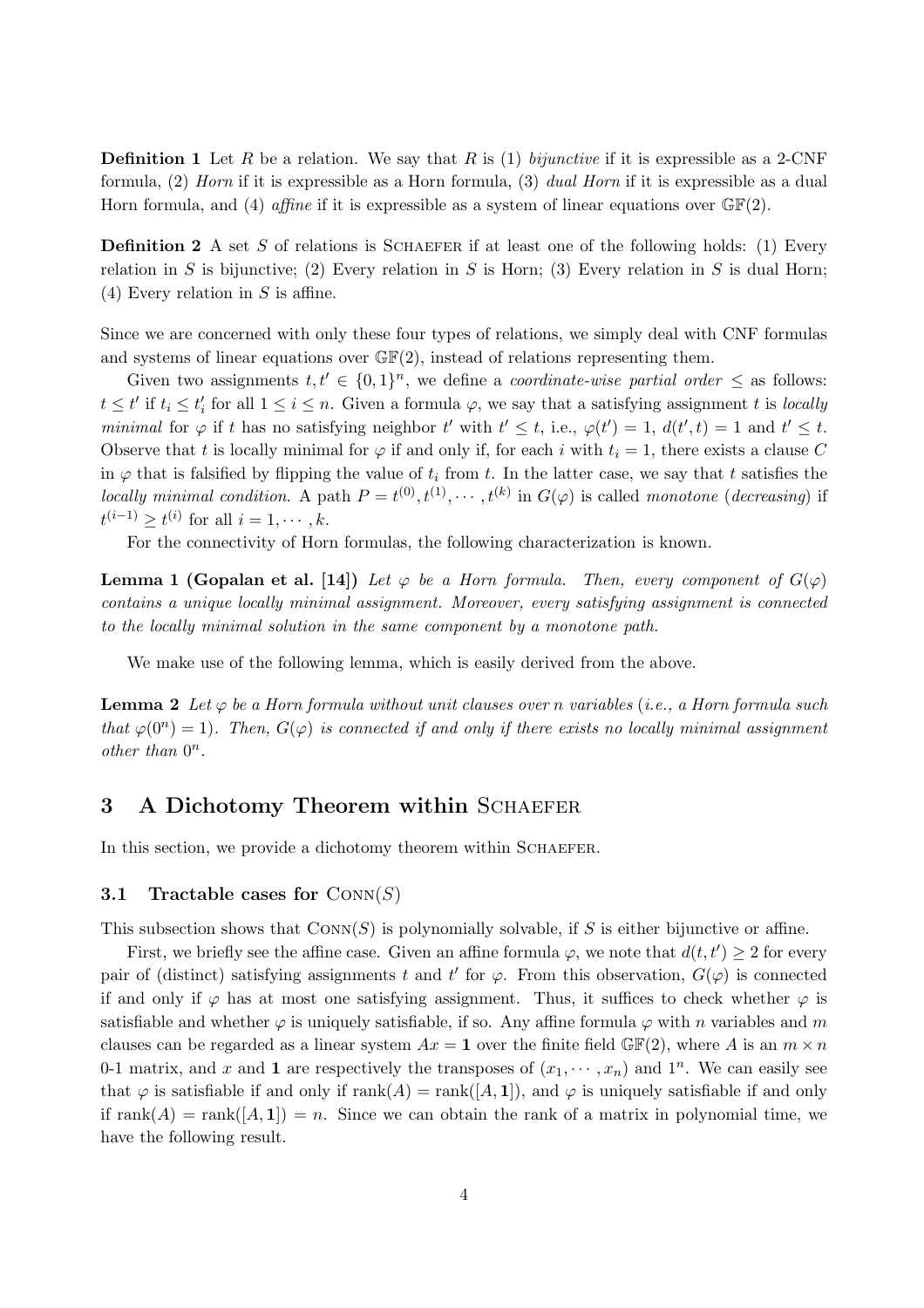**Theorem 1** Let S be a set of affine relations. Then  $Conn(S)$  is polynomially solvable.

We next consider the bijunctive case, i.e., 2-CNF formulas. In what follows, we assume that a given 2-CNF formula is satisfiable, since otherwise, we can easily decide the connectivity.

We first note that we may assume that a given (not necessary 2-CNF) formula has no unit clause.

**Proposition 1** Let  $\varphi$  be a formula over  $\{x_1, \dots, x_n\}$ . For an i with  $1 \leq i \leq n$  and an  $a \in \{0,1\}$ , if  $V_{\varphi} = V_{\varphi|x_i=a} \times \{a\}$  (i.e., unit clause  $x_i$  is implied by  $\varphi$  if  $a=1$ , and  $\overline{x}_i$  is implied by  $\varphi$  if  $a=0$ ), then  $G(\varphi)$  is connected if and only if  $G(\varphi|_{x_i=a})$  is connected.

From this proposition, we deal with formulas without unit clauses: If a given formula  $\varphi$  contains a unit clause, say  $x_i$ , then we regard  $\varphi|_{x_i=1}$  as an input formula. This can be applied until the resulting formula contains no unit clause. Note that this is possible in linear time.

We next note that a given 2-CNF formula may be assumed to be Horn.

**Proposition 2** Let  $\varphi$  be a formula over n variables. For an assignment  $a \in \{0,1\}^n$ , let  $\psi$  be a formula obtained from  $\varphi$  by renaming a, i.e.,  $\psi(x) = \varphi(x \oplus a)$ , where  $\oplus$  denotes the component-wise exclusive-or. Then  $G(\varphi)$  is connected if and only if  $G(\psi)$  is connected.

**Proof.** It follows from the fact that  $d(t, t') = 1$  if and only if  $d(t \oplus a, t' \oplus a) = 1$  for any assignments  $t$  and  $t'$ .<br>1980 - Paul Barbara, politikar eta aldera eta aldera eta aldera eta aldera eta aldera eta aldera eta aldera<br>1980 - Paul Barbara, profesora eta aldera eta aldera eta aldera eta aldera eta aldera eta aldera eta aldera

From this proposition, we deal with Horn 2-CNF formulas: If a given 2-CNF formula  $\varphi$  is not Horn, then we construct a Horn formula  $\psi(x) = \varphi(x \oplus a)$  by computing a satisfying assignment a for  $\varphi$ . Since  $\psi(0^n) = 1$ , we can see that  $\psi$  is Horn, and it can be computed in linear time [1].

In what follows, we assume that a given 2-CNF formula  $\varphi$  is satisfiable and Horn without unit clauses, which is equivalent to the condition that  $\varphi$  is satisfied by  $0^n$ . We now present a notion of core set, followed by our key lemma.

**Definition 3** Let  $\varphi$  be 2-CNF formula over X. We say that a subset  $Y = \{y_1, \dots, y_k\}$  of X is a core set for  $\varphi$ , if  $k \geq 2$  and  $\varphi$  contains clauses  $y_1 \vee \overline{y}_2, y_2 \vee \overline{y}_3, \dots, y_{k-1} \vee \overline{y}_k, y_k \vee \overline{y}_1$  that form a cycle called a *core cycle* for  $\varphi$ . Furthermore, we say that a core set Y is *satisfiable* if  $\varphi|_{y=1:y\in Y}$  is satisfiable.

**Lemma 3** Let  $\varphi$  be a 2-CNF formula, which is satisfiable and Horn without unit clauses. Then,  $G(\varphi)$  is connected if and only if there exists no satisfiable core set for  $\varphi$ .

**Proof.** Since  $\varphi(0^n) = 1$  by assumption, we recall Lemma 2, i.e.,  $G(\varphi)$  is connected if and only if  $\varphi$ has no locally minimal non-zero assignment. We first show the only-if part. Let  $X = \{x_1, \ldots, x_n\}$ be a variable set, and let  $Y = \{x_1, \dots, x_k\}$  be a satisfiable core set for  $\varphi$ , We assume that  $\varphi$  is satisfied by  $t \in \{0,1\}^n$  such that  $t_1 = 1, \dots, t_k = 1, t_{k+1} = 1, \dots, t_l = 1, t_{l+1} = 0, \dots, t_n = 0$ , where  $2 \leq k \leq l \leq n$ . Let t' be an assignment such that  $t' \leq t$  and  $t'_{j} = 0$  for exactly one j with  $1 \leq j \leq k$ . Since  $\varphi$  contains a core cycle, this means that t' does not satisfy  $\varphi$ . Hence we have no monotone path from  $t$  to  $0^n$ , which proves the only-if part.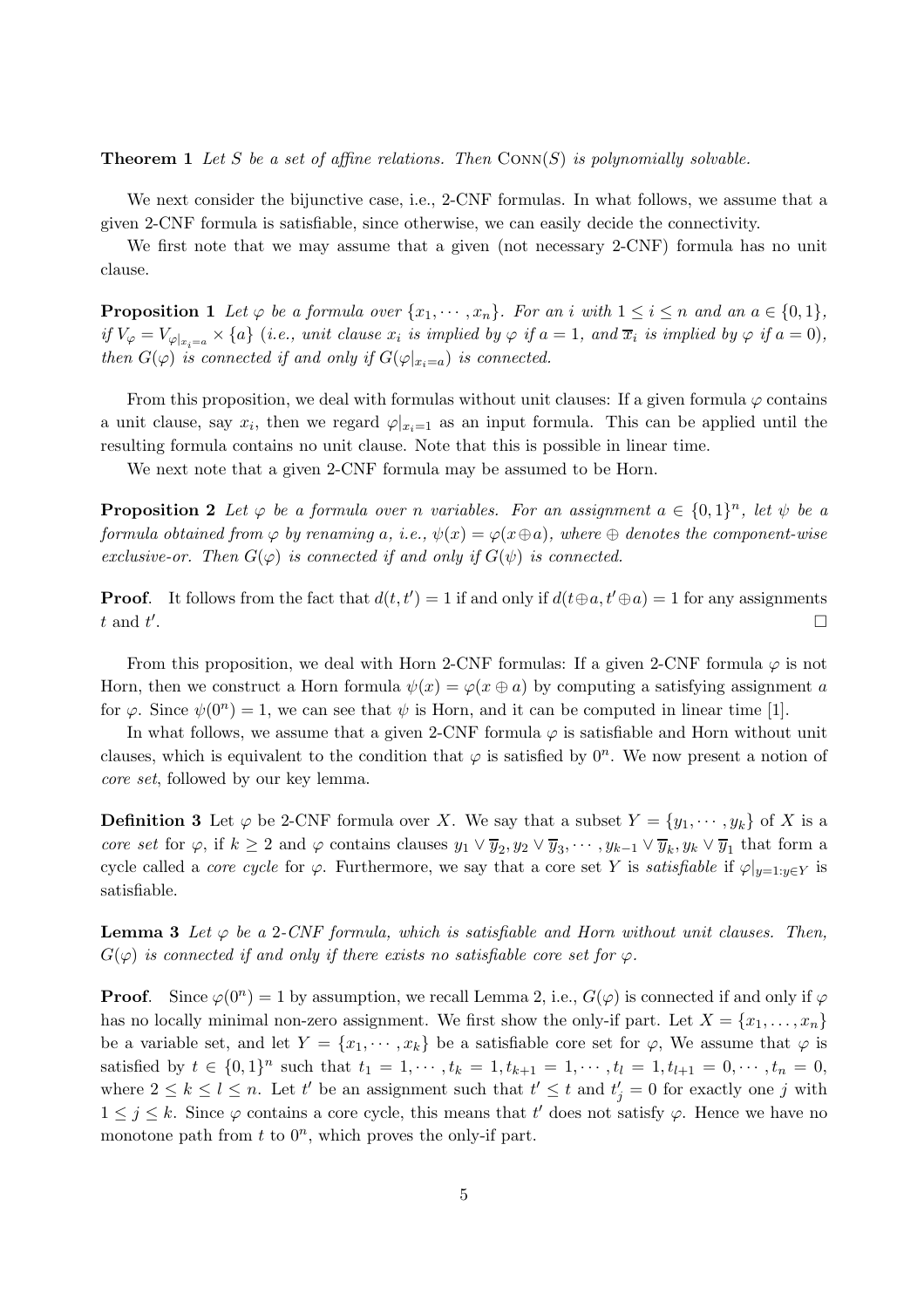We next show the if part. Assume that  $G(\varphi)$  is not connected. Then  $\varphi$  has a locally minimal non-zero assignment t, say,  $t_1 = 1, \dots, t_l = 1, t_{l+1} = 0, \dots, t_n = 0$ . Since  $\varphi$  is not satisfied by  $t - e^{(j)}$ ,  $j = 1, \dots, l$ , where  $e^{(j)}$  is the j-th unit assignment,  $\varphi$  contains a  $x_j \vee \overline{x}_{j'}$  with  $1 \leq j' \leq l$ . This implies that there exists a core cycle in these clauses. Hence there is a satisfiable core set Y for  $\varphi$  such that  $Y \subseteq \{x_1 \cdots, x_l\}$ , which completes the if part.

By this lemma, it is not difficult to see that the connectivity problem for bijunctive relations is solvable in polynomial time.

Let  $\varphi$  be a 2-CNF formula  $\varphi$ , where we assume that it is satisfiable and Horn without unit clauses. We construct a directed graph  $G = (V, E)$  from  $\varphi$  in the standard way [1]; i.e.,  $V = \{x, \overline{x} :$  $x \in X$  and  $E = \{(\overline{x}, y),(\overline{y}, x): x \vee y \in \varphi\}$ . As shown in [1], G represents implications for  $\varphi$ . Namely if G has a path from x to y, then  $x = 1$  always implies  $y = 1$ , i.e.,  $\overline{x} \vee y$ . Note that, by the assumption on  $\varphi$ , each strongly connected component consists of either only positive literals or only negative literals. Thus by the symmetricity of G (i.e.,  $(x, y) \in E$  if and only if  $(\overline{y}, \overline{x}) \in E$ ), we write strongly connected components in G by  $G_i = (V_i, E_i)$  and  $G'_i = (V'_i, E'_i)$  for  $1 \le i \le k$ , where  $V_i \subseteq X$  and  $V'_i = {\overline{x} : x \in V_i}$ . We note that any core cycle is contained in a single connected component  $G_i$ , and any connected component  $G_i$  with  $|V_i| \geq 2$  contains a core cycle. Thus it suffices to check if, for each component  $G_i = (V_i, E_i)$  with  $|V_i| \geq 2$ ,  $\varphi|_{x=1:x \in V_i}$  is satisfiable. This simply can be done as follows.

Let  $H = (V_H = \{V_i, V'_i : 1 \leq i \leq k\}, E_H)$  be a directed graph obtained from G by identifying each connected component to a single vertex.

**Lemma 4** Let  $\varphi$  be a 2-CNF formula  $\varphi$ , which is satisfiable and Horn without unit clauses, and let H be defined as above. Then  $G(\varphi)$  is connected if and only if, for every  $V_i$  with  $|V_i|\geq 2$ , there exists a path in H from  $V_i$  to  $V'_i$ .

**Proof.** Let us first show the if part. Since H has a path from  $V_i$  to  $V'_i$ ,  $x = 1, x \in V_i$ , always implies  $\overline{x} = 1$ . Thus we have no satisfiable core set for  $\varphi$ , which proves the if part by Lemma 3.

On the other hand, if  $G(\varphi)$  is connected, we have no satisfiable core set for  $\varphi$ . Since any core set is contained in a connected component, say  $V_i$ ,  $\varphi|_{x=1:x\in V_i}$  is unsatisfiable. This means that H contains two directed paths  $P_1$  from  $V_i$  to  $V_j$  and  $P_2$  from  $V_i$  to  $V'_j$  for some j. By the symmetricity of H,  $P_2$  implies that H has a path  $P_3$  from  $V_j$  to  $V'_i$ . Therefore, by concatenating  $P_1$  and  $P_3$ , we have a path from  $V_i$  to  $V'_i$ .

It follows from Lemma 4 that the connectivity problem for bijunctive relations can be solved in  $O(n|\varphi|)$  time by checking the existence of n paths in H, where we note that H can be computed in linear time. If we first compute the transitive closure  $H^*$  of H, it can be computed in  $\tilde{O}(n^{\omega})$  time, where  $\omega \leq 2.376$  and this is the current best bound for computing the transitive closure of a graph with  $n$  vertices.

Formally, our algorithm can be described in Figure 2.

**Lemma 5** Let  $\varphi$  be a 2-CNF formula of n variables. Then two-sat-conn( $\varphi$ ) correctly solves the connectivity problem for  $\varphi$  in  $O(\min\{n|\varphi|,T(n)\})$  time, where  $T(n)$  denotes the time needed to compute the transitive closure of a directed graph of n vertices.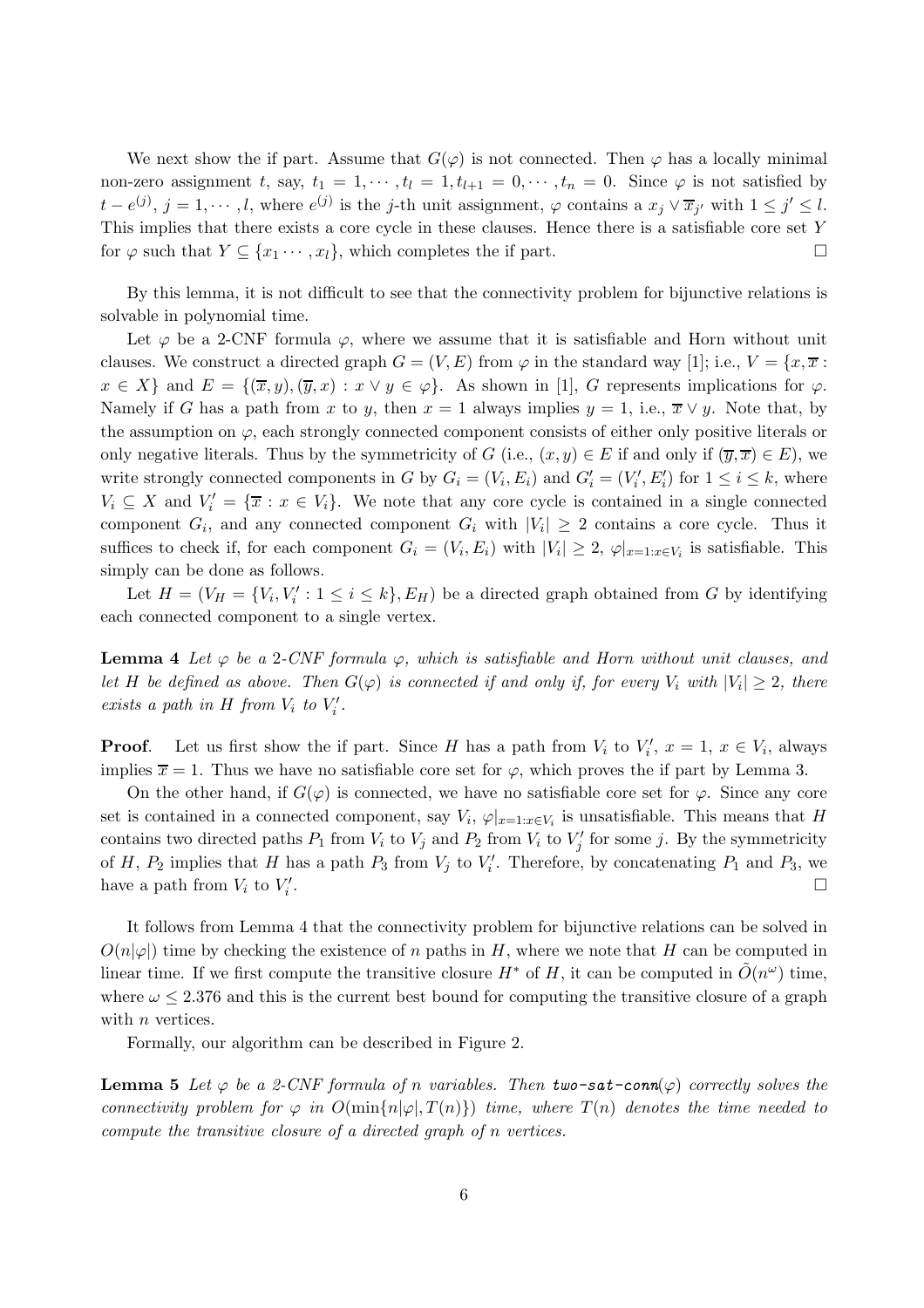two-sat-conn( $\varphi$ ) /\*  $\varphi$ : a 2-CNF formula over X \*/

If  $\varphi$  is not satisfiable, then we output YES and halt.

Update  $\varphi$  to a Horn 2-CNF formula without unit clauses by using a satisfying assignment a for  $\varphi$ .

Construct a directed graph  $G = (V, E)$  from  $\varphi$  by  $V = \{x, \overline{x} : x \in X\}$  and  $E = \{(\overline{x}, y), (\overline{y}, x) : x \vee y \in \varphi\}.$ 

/\* Let  $G_i = (V_i, E_i)$  and  $G'_i = (V'_i, E'_i), 1 \leq i \leq k$ , be the strongly connected components of G, where  $V_i \subseteq X$  and  $V'_i = \{ \overline{x} : x \in V_i \}$ . \*/

Construct  $H$  from  $G$  by identifying each connected component to a single vertex. for each  $V_i$  of  $V_1, \cdots, V_k$ 

if  $|V_i| \geq 2$  and there is no path in H from  $V_i$  to  $V'_i$ , then output NO and halt. end-for-each

Output YES.

end-of-two-sat-conn

Figure 2: An algorithm for bijunctive relations

Therefore, we have the following positive result.

**Theorem 2** Let S be a set of bijunctive relations. Then  $\text{Conv}(S)$  is polynomially solvable.

#### 3.2  $CoNP$ -hardness for Horn and dual Horn relations

In this subsection, we prove our main theorem.

**Theorem 3** Let S be a set of relations such that either of the following holds:

- 1. Every relation in S is Horn.
- 2. Every relation in S is dual Horn.

Then  $Conv(S)$  is coNP-complete.

We only consider Horn relations S and show that the complement of  $\text{Conv}(S)$  is NP-complete, since dual Horn relations are handled in a similar way.

First we characterize a necessary and sufficient condition for non-connectivity of Horn relations. In this section, we assume formulas contain no unit clause to make discussion easier. By Lemma 2, a Horn formula is not connected if and only if there exists a locally minimal non-zero satisfying assignment, which can be represented by the following Boolean formula.

$$
\Phi(\varphi) = \varphi \wedge \bigwedge_{x_i \in X} \left( \overline{x}_i \vee \left( \bigvee_{C \in \varphi: P(C) = \{x_i\}} \bigwedge_{y \in N(C)} y \right) \right). \tag{1}
$$

Here, for a clause C,  $P(C)$  and  $N(C)$  respectively denote sets of variables that occur positively and negatively in C. Note that if  $\{C \in \varphi : P(C) = \{x_i\}\}$  is empty, then  $(\bigvee_{C \in \varphi : P(C) = \{x_i\}} \bigwedge_{y \in N(C)} y)$  is interpreted as false.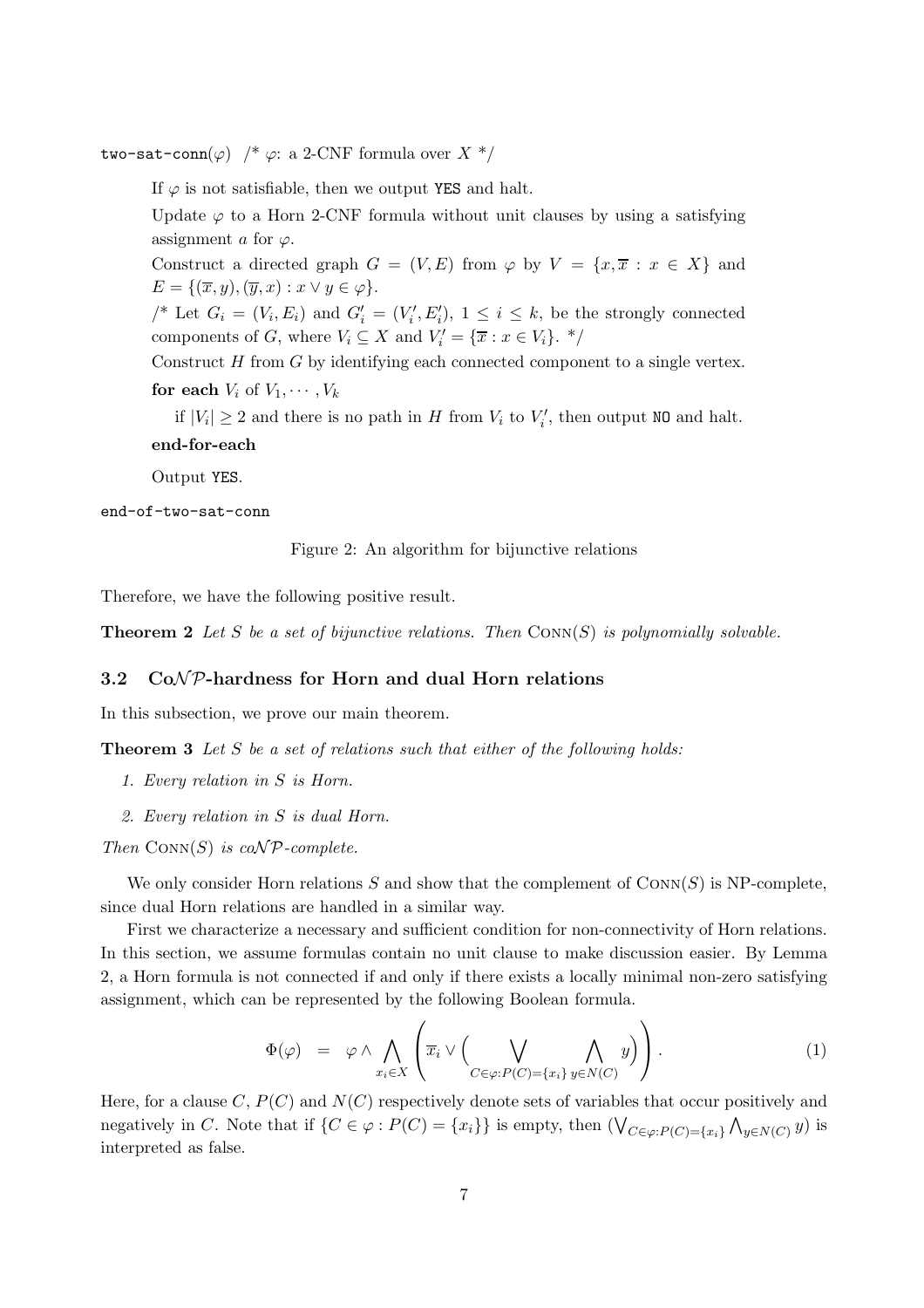**Lemma 6 (Logical formulation of non-connectivity)** Let  $\varphi$  be a Horn formula without unit clauses. Then there exists a locally minimal non-zero assignment of  $\varphi$  if and only if  $\Phi(\varphi)$  is satisfied by a non-zero assignment.

**Proof.** For the if part, let t be a non-zero satisfying assignment of  $\Phi(\varphi)$ . Note that t also satisfies  $\varphi$ . To confirm that this t satisfies the locally minimal condition, pick an arbitrary variable  $x_i$  such that  $t_i = 1$ . Since t satisfies  $\overline{x}_i \vee \bigvee_{C \in \varphi: P(C) = \{x_i\}} \left(\bigwedge_{y \in N(C)} y\right)$ ,  $\varphi$  contains a clause C such that t satisfies  $\bigwedge_{y \in N(C)} y$ , which implies that  $t - e^{(i)}$  does not satisfy  $\varphi$ . Here  $e^{(i)}$  denotes the *i*-th unit assignment. This completes the if part.

For the only-if part, let t be a locally minimal non-zero assignment of  $\varphi$ . For all  $x_i \in X$ , we show that t satisfies  $\overline{x}_i \vee \bigvee_{C \in \varphi: P(C) = \{x_i\}} \left(\bigwedge_{y \in N(C)} y\right)$ . It is obvious for  $x_i$  with  $t_i = 0$ . For  $x_i$  with  $t_i = 1$ , we have a clause C in  $\varphi$  such that  $P(C) = \{x_i\}$  and  $N(C) \subseteq \{x_i \in X : t_i = 1\}$ . This proves the claim.  $\square$ 

By Lemmas 2 and 6, we have the following characterization.

Corollary 1 (Characterization of non-connectivity) Let  $\varphi$  be a Horn formula without unit clauses. Then  $G(\phi)$  is non-connected if and only if  $\Phi(\varphi)$  is satisfied by a non-zero assignment.

Now we are ready to prove the theorem.

The proof of Theorem 3. It follows from Proposition 1 and Corollary 1 that the complement of CONN(S) for Horn relations S belongs to  $\mathcal{NP}$ . To show the  $\mathcal{NP}$ -hardness, we reduce to it 3-UNIFORM HYPERGRAPH 2-COLORABILITY, which is known to be  $N\mathcal{P}$ -complete (see SP4 in [13]). Let  $\mathcal{H} = (V, \mathcal{E})$  be a 3-uniform hypergraph, where a hypergraph is called 3-uniform if  $|E| = 3$  holds for all  $E \in \mathcal{E}$ . From  $\mathcal{H}$ , we construct a Horn formula  $\varphi_{\mathcal{H}}$  over a variable set  $X \cup X' \cup Y \cup \{q\}$ , where  $X = \{x_v : v \in V\},\ X' = \{x'_v : v \in V\},\$ and  $Y = \{y_E : E \in \mathcal{E}\},\$ as follows:

$$
\varphi_{\mathcal{H}} = \bigwedge_{E \in \mathcal{E}} \left( \bigvee_{v \in E} \overline{x}_v \right) \wedge \bigwedge_{E \in \mathcal{E}} \left( \bigwedge_{v \in E} (y_E \vee \overline{x}_v) \right) \tag{2}
$$

$$
\wedge \left(\bigvee_{E \in \mathcal{E}} \overline{y}_E \vee q\right) \wedge \bigwedge_{v \in V} \left(\overline{x}_v \vee x'_v \vee \overline{q} \right) \left(x_v \vee \overline{x'_v} \vee \overline{q}\right)\right).
$$
 (3)

**Example 1** Let  $\mathcal{H} = (V, \mathcal{E})$  be a 3-uniform hypergraph defined by  $V = \{1, 2, 3, 4\}$  and  $\mathcal{E} = \{E_1 = \{1, 2, 3\}, E_2 = \{2, 3, 4\}\}\.$  Then  $\varphi_H$  in (3) is given by

$$
\varphi_{\mathcal{H}} = (\overline{x}_1 \vee \overline{x}_2 \vee \overline{x}_3)(\overline{x}_2 \vee \overline{x}_3 \vee \overline{x}_4)
$$
  

$$
\wedge (y_{E_1} \vee \overline{x}_1)(y_{E_1} \vee \overline{x}_2)(y_{E_1} \vee \overline{x}_3)(y_{E_2} \vee \overline{x}_2)(y_{E_2} \vee \overline{x}_3)(y_{E_2} \vee \overline{x}_4)
$$
  

$$
\wedge (\overline{y}_{E_1} \vee \overline{y}_{E_2} \vee q)(\overline{x}_1 \vee x_1' \vee \overline{q})(x_1 \vee \overline{x_1'} \vee \overline{q})(\overline{x}_2 \vee x_2' \vee \overline{q})(x_2 \vee \overline{x_2'} \vee \overline{q})
$$
  

$$
\wedge (\overline{x}_3 \vee x_3' \vee \overline{q})(x_3 \vee \overline{x_3'} \vee \overline{q})(\overline{x}_4 \vee x_4' \vee \overline{q})(x_4 \vee \overline{x_4'} \vee \overline{q}).
$$

**Lemma 7** Let H be a 3-uniform hypergraph and  $\varphi_H$  be a Horn formula constructed from H as above. Then H is 2-colorable if and only if  $G(\varphi_H)$  is non-connected.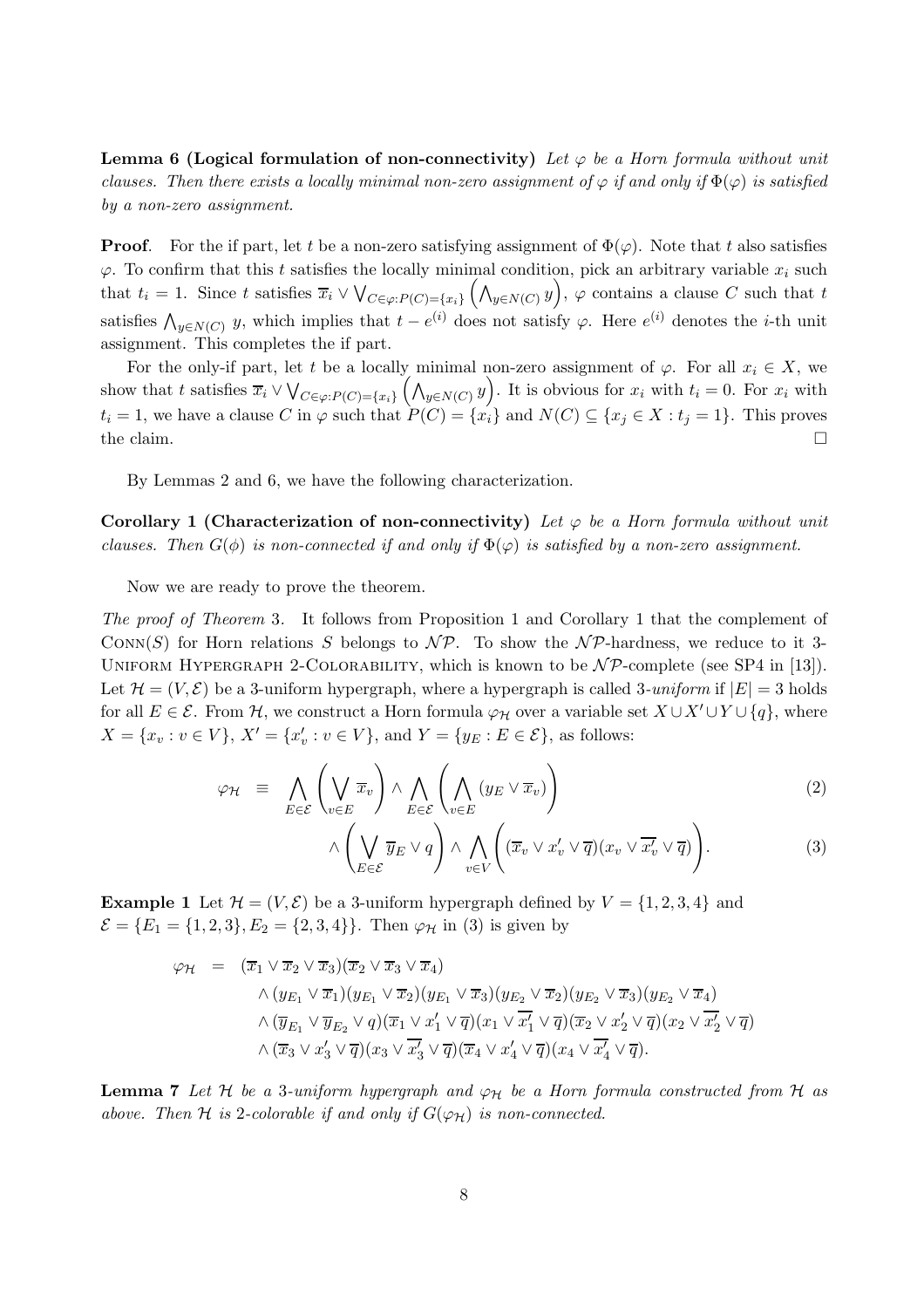**Proof.** Since  $\varphi_{\mathcal{H}}$  constructed from a given  $\mathcal{H}$  contains no unit clause by 3-uniformity of  $\mathcal{H}$ , we make use of the characterization of non-connectivity. The corresponding formula  $\Phi(\varphi_H)$  in (1) can be written as follows:

$$
\Phi(\varphi_{\mathcal{H}}) = \varphi_{\mathcal{H}} \tag{4}
$$

$$
\wedge \bigwedge_{E \in \mathcal{E}} \left( \overline{y}_E \vee \bigvee_{v \in E} x_v \right) \tag{5}
$$

$$
\wedge \left( \overline{q} \vee \bigwedge_{E \in \mathcal{E}} y_E \right) \tag{6}
$$

$$
\wedge \bigwedge_{v \in V} \left( (\overline{x}_v \vee x'_v q)(\overline{x'_v} \vee x_v q) \right). \tag{7}
$$

**Example 2** For a 3-uniform hypergraph  $H$  in Example 1, we have

$$
\Phi(\varphi_{\mathcal{H}}) = \varphi_{\mathcal{H}} \wedge (\overline{y}_{E_1} \vee x_1 \vee x_2 \vee x_3)(\overline{y}_{E_2} \vee x_2 \vee x_3 \vee x_4)
$$

$$
\wedge (\overline{q} \vee y_{E_1} y_{E_2})(\overline{x}_1 \vee x'_1 q)(\overline{x'_1} \vee x_1 q)(\overline{x}_2 \vee x'_2 q)(\overline{x'_2} \vee x_2 q)
$$

$$
\wedge (\overline{x}_3 \vee x'_3 q)(\overline{x'_3} \vee x_3 q)(\overline{x}_4 \vee x'_4 q)(\overline{x'_4} \vee x_4 q).
$$

To see the condition that  $\Phi(\varphi_H)$  is satisfied by a non-zero assignment, we consider two cases depending on the value of q.

**Fact 1**  $\Phi(\varphi_H)|_{q=0}$  is satisfied only if all the remaining variables are set to be 0.

**Proof.** Setting  $q = 0$  induces unit clauses  $\overline{x}_v, \overline{x'_v}$  for every  $v \in V$  by (7). This, together with (5) induces unit clause  $\overline{y}_E$  for every  $E \in \mathcal{E}$ . These imply Fact 1.

**Fact 2**  $\Phi(\varphi_{\mathcal{H}})|_{q=1}$  is satisfiable if and only if H is 2-colorable.

**Proof.** Setting  $q = 1$  induces  $\bigwedge_{E \in \mathcal{E}} y_E$  by (6), that simplifies  $\Phi(\varphi_H)|_{q=1}$  as follows:

$$
\Phi(\varphi_{\mathcal{H}})|_{q=1} = \bigwedge_{E \in \mathcal{E}} \left( \left( \bigvee_{v \in E} \overline{x}_v \right) \wedge \left( \bigvee_{v \in E} x_v \right) \right) \tag{8}
$$

$$
\wedge \bigwedge_{v \in V} \left( (\overline{x}_v \vee x'_v)(x_v \vee \overline{x'_v}) \right). \tag{9}
$$

Here we note that  $(8)$  is obtained from  $(4)$  and  $(5)$ , while  $(9)$  is obtained from  $(7)$ . It is easy to see that (8) is satisfiable if and only if H is 2-colorable. Since (9) just forces  $x_v = x'_v$  for every  $v \in V$ , we have Fact 2.

These facts, combined with Corollary 1, prove Lemma 7.

This completes the proof of Theorem 3.

9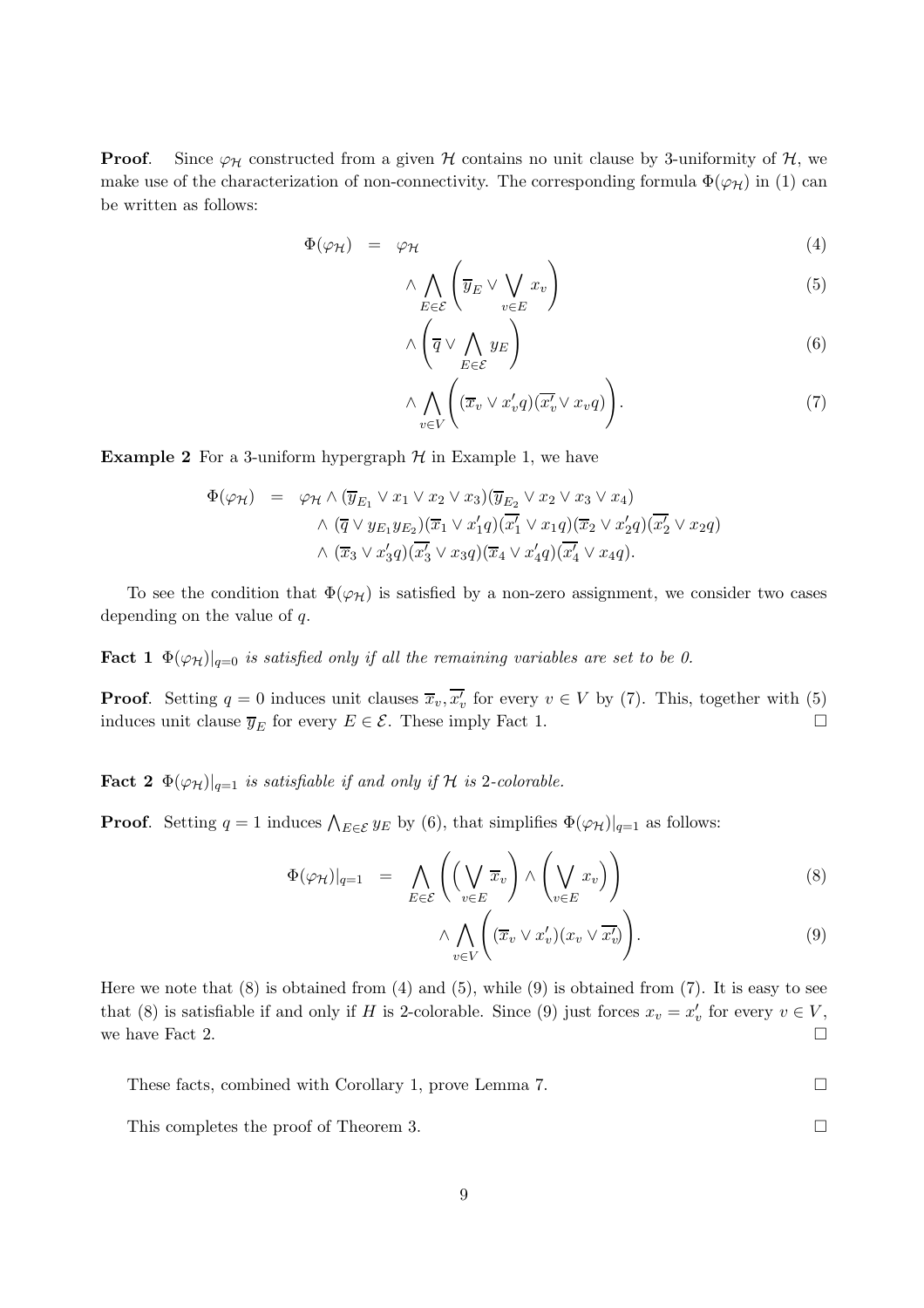**Remark 1** The connectivity problem for Horn formulas is  $\mathcal{NP}$ -complete, even if we restrict Horn formulas to 3-CNF, i.e., each clause contains at most three literals. This can be shown by slightly modifying  $\varphi_H$  as follows. Let  $\mathcal{E} = \{E_1, \dots, E_k\}$ , and let  $z_i$ ,  $i = 1, \dots k-2$ , be new variables. We replace clause  $(\overline{y}_{E_1} \vee \overline{y}_{E_2} \vee \cdots \vee \overline{y}_k \vee q)$  in (3) by

$$
(\overline{y}_{E_1} \vee \overline{y}_{E_2} \vee z_1)(\overline{z}_1 \vee \overline{y}_{E_3} \vee z_2)(\overline{z}_2 \vee \overline{y}_{E_4} \vee z_3) \cdots (\overline{z}_{k-2} \vee \overline{y}_{E_k} \vee q).
$$

The correctness can be proved in a similar manner.

This together with Theorem 2 gives us a tractability-intractability border for Horn connectivity problem. Namely, Horn connectivity problem is solvable in polynomial time if a given Horn formula  $\varphi$  is 2-CNF, while it is coNP-complete if  $\varphi$  is k-CNF for  $k > 3$ .

### 4 Horn Relations Represented by Characteristic Set

In this section, we investigate a tractable aspect of Horn and dual Horn relations. Specifically, we show that if we are given the characteristic set of Horn relations, the connectivity problem is solvable in polynomial time.

We recall that Horn relations have a well-known semantical characterization. Let for assignments  $t, t' \in \{0, 1\}^n$  denote  $t \wedge t'$  their component-wise AND, and let for a set of assignment  $M \subseteq \{0,1\}^n$  denote  $Cl_{\wedge}(M)$  the closure of M under  $\bigwedge$ . Then, for every  $M \subseteq \{0,1\}^n$ , it holds that M is the set of satisfying assignments for some Horn formula  $\varphi$  (i.e,  $M = V_{\varphi}$ ) if and only if  $M = Cl<sub>∧</sub>(M)$  [25] (see e.g., [7, 21] for proofs). Namely, the set of satisfying assignments of a Horn formula is closed under the intersection  $\wedge$ , and any set of assignments which is closed under the intersection can be represented by a Horn formula. By this characterization, it is easy to see that any Horn formula has a unique minimal satisfying assignment. Here a satisfying assignment  $t$  for  $\varphi$  is called *minimal* (resp., *maximal*) if there exists no other satisfying assignment t' for  $\varphi$  such that  $t' \leq t$  (resp.,  $t' \geq t$ ). By definition, minimal assignments for  $\varphi$  are locally minimal, but not vice versa.

As discussed by Kautz *et al.* [17], a Horn formula  $\varphi$  is semantically represented by its characteristic assignment, where  $v \in V_{\varphi}$  is called *characteristic* (or extreme [7]), if  $v \notin Cl_{\wedge}(V_{\varphi} \setminus \{v\})$ . The set of all characteristic assignments of  $\varphi$ , the *characteristic set of*  $\varphi$ , is denoted by *char*( $\varphi$ ). Note that  $char(\varphi)$  is unique and that  $char(\varphi)$  contains all maximal satisfying assignments for  $\varphi$ .

**Lemma 8** For a Horn formula  $\varphi$ , let  $t^*$  be the unique minimal satisfying assignment for  $\varphi$ . Then  $G(\varphi)$  is connected if and only if, for each maximal satisfying assignment t for  $\varphi$ ,  $G(\varphi)$  contains a monotone path between  $t^*$  and  $t$ .

Proof. Since the only-if part is easily derived from Lemma 1, we only show the if part. We assume that, for each maximal assignment t of  $\varphi$ ,  $G(\varphi)$  contains a monotone path from t to  $t^*$ . We show that there is no locally minimal assignment other than  $t^*$ . This, together with Lemma 1 implies that  $G(\varphi)$  is connected.

Let v be an arbitrary satisfying assignment for  $\varphi$  which is not maximal. Let t be a maximal assignment such that  $t \geq v$ . Since  $G(\varphi)$  contains a monotone path from t to  $t^*$ , there exists an edge  $(u, w)$  in the path such that  $u \geq v$  and  $v \geq (v \wedge w)$ . Note that  $v \wedge w$  is a satisfying assignment, and  $d(v, v \wedge w) = 1$ . This means that v is not locally minimal.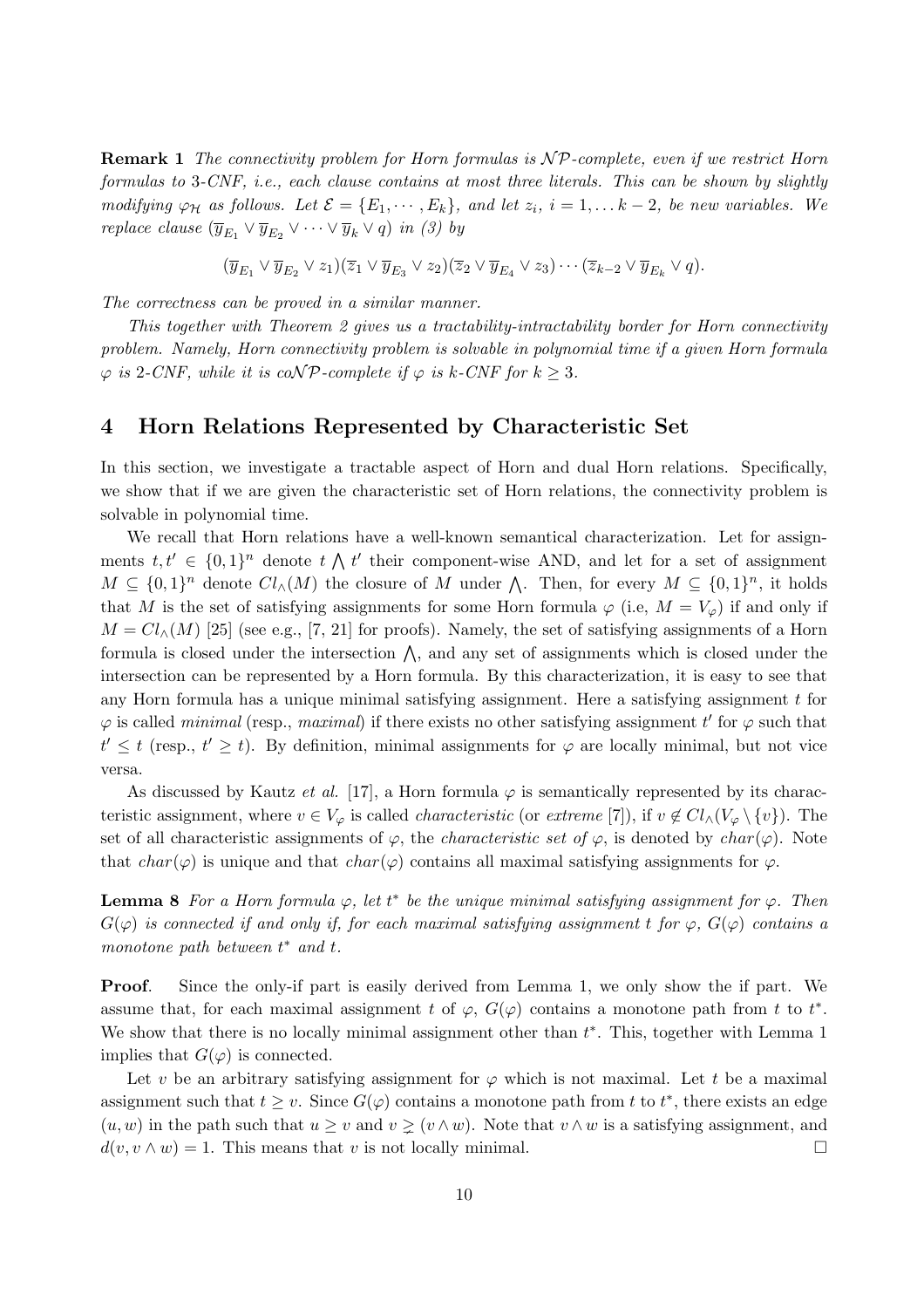By Lemma 8, the following simple algorithm checks the connectivity of Horn relations represented by the characteristic set.

Since  $t \in V_{\varphi}$  if and only if  $t = \bigwedge_{v \in char(\varphi): v \geq t} v$ , for each assignment t in  $char(\varphi)$  that includes maximal assignments for  $\varphi$ , the algorithm checks if  $G(\varphi)$  contains a monotone path between t and t<sup>\*</sup>. Thus, from Lemma 8, algorithm horn-sat-conn-from-charset( $\varphi$ ) checks the connectivity of Horn functions.

horn-sat-conn-from-charset $(char(\varphi))$ 

/\* char( $\varphi$ ): the characteristic set of a Horn formula  $\varphi$  \*/

Let  $t^* := \bigwedge_{t \in char(\varphi)} t$  and  $M := char(\varphi)$ 

while  $(M \neq \{t^*\})$ 

Let t be an arbitrary element in  $M \setminus \{t^*\}$ 

if there exists an index j s.t.  $t_j = 1$  and  $t - e^{(j)} = \bigwedge_{v \in char(\varphi): v \ge t - e^{(j)}} v$ 

then  $M := (M \setminus \{t\}) \cup \{t - e^{(j)}\}$ 

Otherwise, output NO and halt

end-while

Output YES

end-of-horn-sat-conn-from-charset

Figure 3: A naive algorithm for the Horn connectivity from the characteristic set

**Theorem 4** Given the characteristic set char( $\varphi$ ) of a Horn formula  $\varphi$ , algorithm horn-sat-conn-from-charset( $\varphi$ ) checks its connectivity in  $O(n^3|char~(\varphi)|^2)$  time.

Proof. Since the correctness of the algorithm follows from Lemma 8 and the discussion before the description, we only show its time complexity.

Clearly, we can initialize M and  $t^*$  in  $O(n|char(\varphi)|)$  time. For each  $t \in M \setminus \{t^*\}$ , we can test if there exists an index j such that  $t_j = 1$  and  $t - e^{(j)} = \bigwedge_{w \in char(\varphi): w \ge t - e^{(j)}} w$  in  $O(n^2 | char(\varphi)|)$ time. Since we have at most  $n|char(\varphi)|$  such t's, this requires  $O(n^3|char(\varphi)|^2)$  time. Therefore, in total, the algorithm requires  $O(n^3|char(\varphi)|^2)$  time.

We now improve the complexity. For an assignment t, let  $S_t = \{j | t_j = 0\}$ . It is not difficult to see that algorithm horn-sat-conn-from-charset2( $char(\varphi)$ ) checks the connectivity of a Horn formula  $\varphi$ : In the for-loop, we check if there exists a monotone path from each  $t \in char(\varphi)$  to  $t^*$ . In the while-loop, we maintain a variable set X such that the corresponding assignment  $t^X$  (i.e.,  $t_j^X = 0$  if  $j \in X$ , and 1 otherwise) is reachable from t by a monotone path. Observe that  $t^X$  is not locally minimal if and only if there is a set S in the current S such that  $|S \setminus X| = 1$ . Moreover, the while-loop requires  $O(n|char(\varphi)|)$  time, if S is stored in the proper data structure. Thus we have the following theorem.

**Theorem 5** Given the characteristic set char( $\varphi$ ) of a Horn formula  $\varphi$ , algorithm horn-sat-conn-from-charset $2(\varphi)$  checks its connectivity in  $O(n|char (\varphi)|^2)$  time.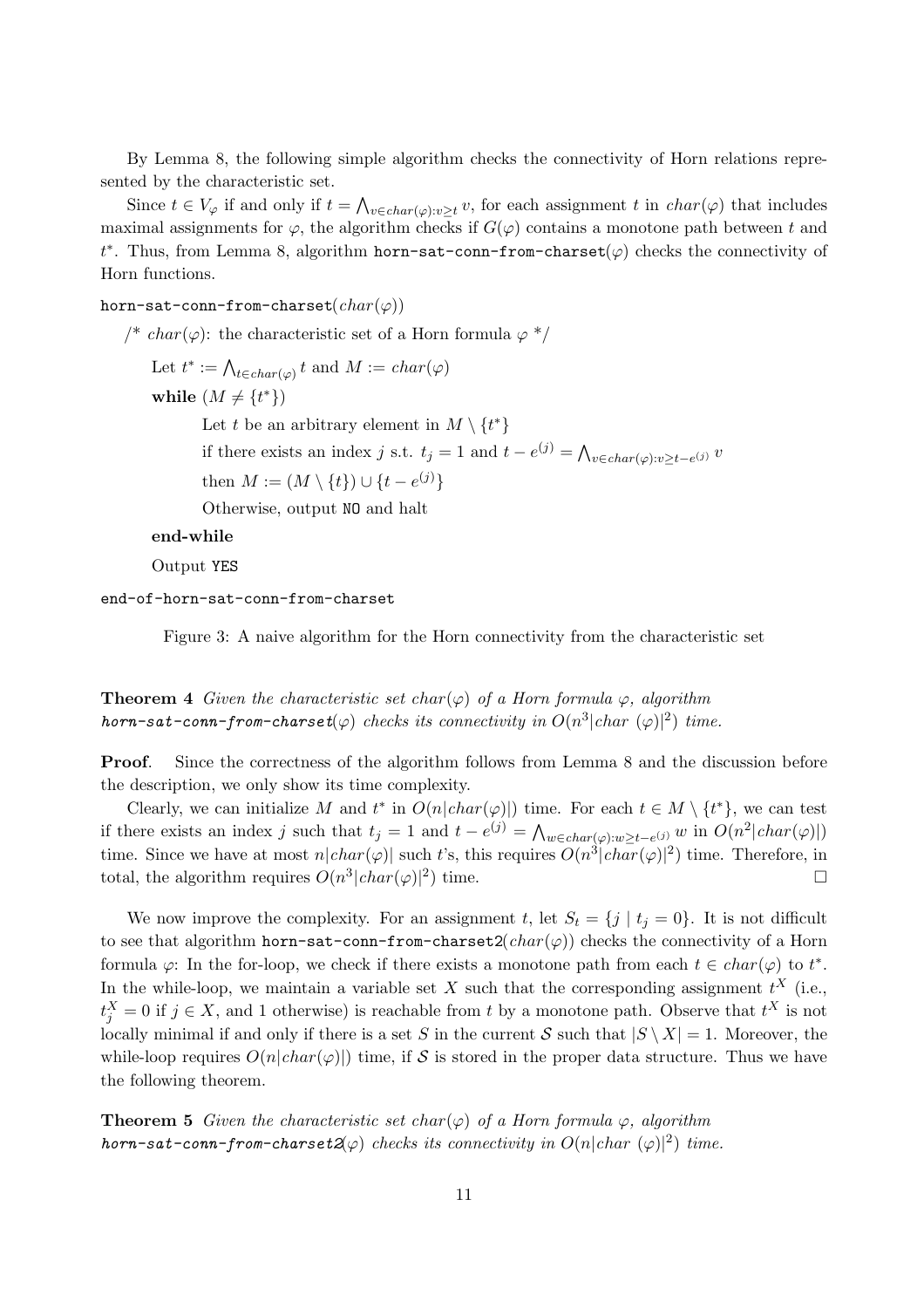horn-sat-conn-from-charset2( $char(\varphi)$ )

/\* char( $\varphi$ ): the characteristic set of a Horn formula  $\varphi$  \*/

Let  $t^* := \bigwedge_{t \in char(\varphi)} t$ for each t of  $char(\varphi)$ Let  $S := \{S_v \mid v \in char(\varphi)\}\$ and  $X := S_t$ while  $(\exists S \in \mathcal{S}$  with  $|S \setminus X| \leq 1)$ Let S be an arbitrary element in  $S$ if  $|S \setminus X| = 0$ , then  $S := S \setminus \{S\}$ if  $|S \setminus X| = 1$ , then  $S := S \setminus \{S\}$  and  $X := X \cup S$ end-while if  $X \neq S_{t^*}$ , then output NO and halt end-for-each

Output YES

end-of-horn-sat-conn-from-charset2

Figure 4: A faster algorithm for the Horn connectivity from the characteristic set

**Remark 2** This strengthens the result in [11] that the connectivity problem for DNF formulas can be solved in polynomial time, since the characteristic set char( $\varphi$ ) is more compact than DNF representation  $\psi$ . More precisely, for any DNF formula  $\psi$ , we have  $|char(\varphi)| \leq n|\psi|$ , where  $|char(\varphi)| \ll |\psi|$  is expected in most cases.

Remark 3 For Horn relations, formula-based (i.e., CNFs) and model-based (characteristic sets) representations are orthogonal in the sense that the one side may be exponentially larger than the other one. Therefore, the results in this section do not conflict with Theorem 3 in the previous section. We further remark that the transformation between a Horn formula  $\varphi$  and the characteristic set char( $\varphi$ ) is at least as difficult as the monotone dualization problem [19, 20], which is known to be solved in output quasi-polynomial time [10, 12].

## References

- [1] B. Aspvall, M. F. Plass and R. E. Tarjan. A linear-time algorithm for testing the truth of certain quantified Boolean formulas. Information Processing Letters 8; pp. 121-123, 1979.
- [2] A. Bulatov. A dichotomy theorem for constraints on a three-element set. in Proceeding of 43rd IEEE Symposium on Foundations of Computer Science, pp. 649–658, 2002.
- [3] N. Creignou. A dichotomy theorem for maximum generalized satisfiability problems. Journal of Computer and System Sciences, 51: pp. 511-522,1995.
- [4] N. Creignou and M. Hermann. Complexity of generalized satisfiability counting problems. Information and Computation, 125: pp. 1-12, 1996.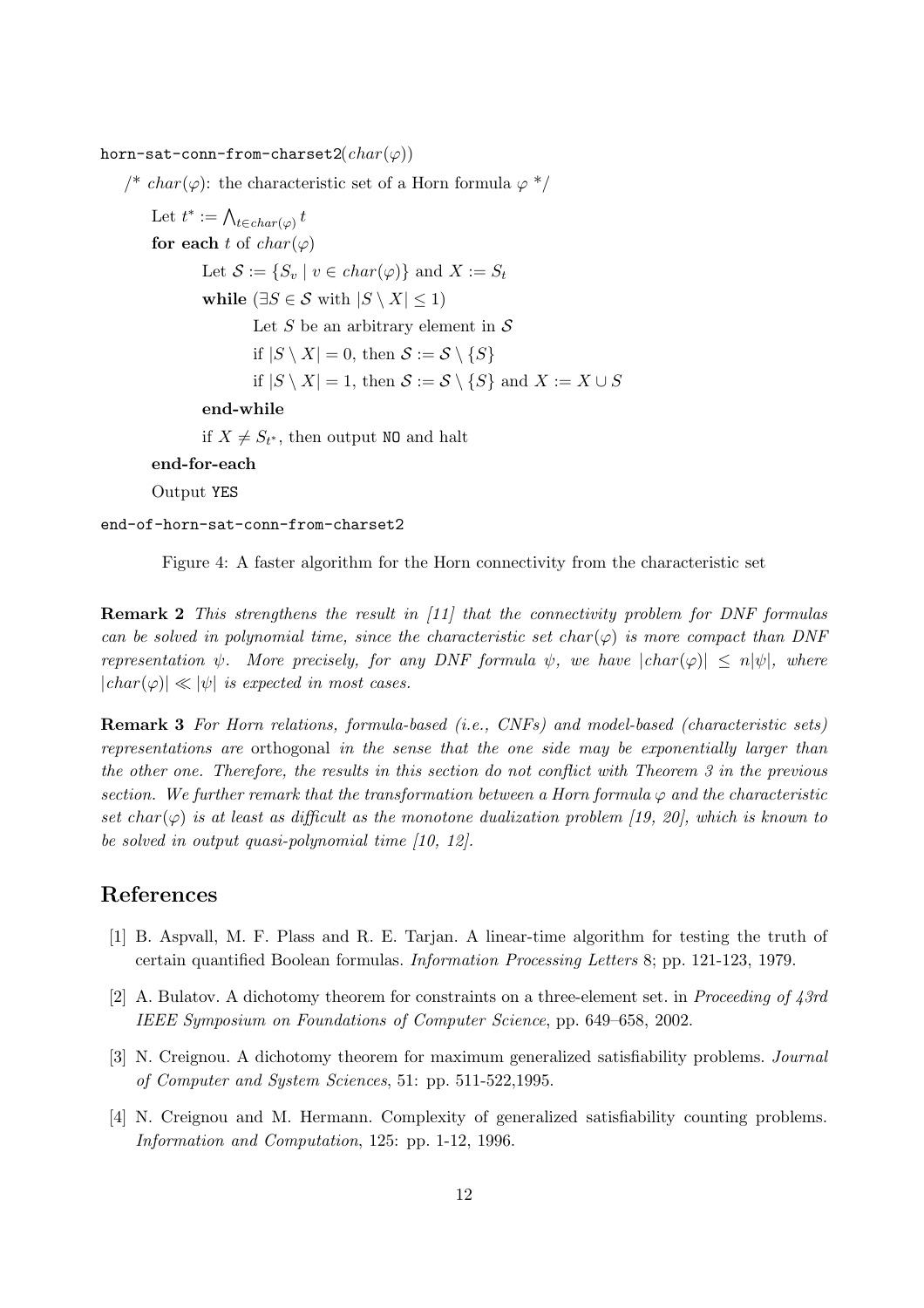- [5] N. Creignou, S. Khanna, and M. Sudan. Complexity classification of Boolean constraint satisfaction problems. SIAM Monographs on Discrete Mathematics and Applications, 2001.
- [6] N. Creignou and B. Zanuttini. A complete classification of the complexity of propositional abduction. SIAM Journal on Computing, 36: pp. 207 - 229, 2006.
- [7] R. Dechter and J. Pearl. Structure identification in relational data. Artificial Intelligence, 58: pp. 237–270, 1992.
- [8] T. Eiter, T. Ibaraki and K. Makino. Computing intersections of Horn theories for reasoning with models. *Artificial Intelligence* 110: pp. 57-101, 1999.
- [9] T. Eiter and K. Makino. Generating all abductive explanations for queries on propositional Horn theories, KBS Research Report INFSYS RR-1843-03-09, Institute of Information Systems, Vienna University of Technology, 2006.
- [10] T. Eiter, K. Makino, and G. Gottlob. Computational aspects of monotone dualization: A brief survey. KBS Research Report INFSYS RR-1843-06-01, Institute of Information Systems. Vienna University of Technology, 2006.
- [11] O. Ekin, P. L. Hammer and A. Kogan. On connected Boolean functions. Discrete Applied Mathematics, 96–97: pp. 337–362, 1999.
- [12] M. L. Fredman and L. Khachiyan. On the complexity of dualization of monotone disjunctive normal forms. Journal of Algorithms, 21: pp. 618–628, 1996.
- [13] M. R. Garey and D. S. Johnson. Computers and Intractability. A Guide to the Theory of NP-Completeness. W. H. Freeman and Company, New York, 1978.
- [14] P. Gopalan, P. G. Kolaitis, E. N. Maneva, and C. H. Papadimitriou. The connectivity of Boolean satisfiability: Computational and structural dichotomies. in Proceeding of 33rd International Colloquium on Automata, Languages and Programming (ICALP'06), pp. 346-357, 2006.
- [15] L. Juban. Dichotomy theorem for the generalize unique satisfiability problem. in *Proceedings of* 12ht International Symposium of Fundamentals of Computation Theory, LNCS 1684: pp. 327- 337, 1999.
- [16] L. Kirousis and P. Kolaitis. The complexity of minimal satisfiability problems. Information and Computation, 187: pp. 20-39, 2003.
- [17] H. Kautz, M. Kearns, and B. Selman. Reasoning With characteristic models. In Proceedings AAAI-93, pp. 34–39, 1993.
- [18] H. Kautz, M. Kearns, and B. Selman. Horn approximations of empirical data. Artificial Intelligence, 74: pp. 129–245, 1995.
- [19] D. Kavvadias, C. Papadimitriou, and M. Sideri. On Horn envelopes and hypergraph transversals. In W. Ng, editor, Proceedings 4th International Symposium on Algorithms and Computation (ISAAC-93), LNCS 762, pages 399–405, Hong Kong, December 1993.